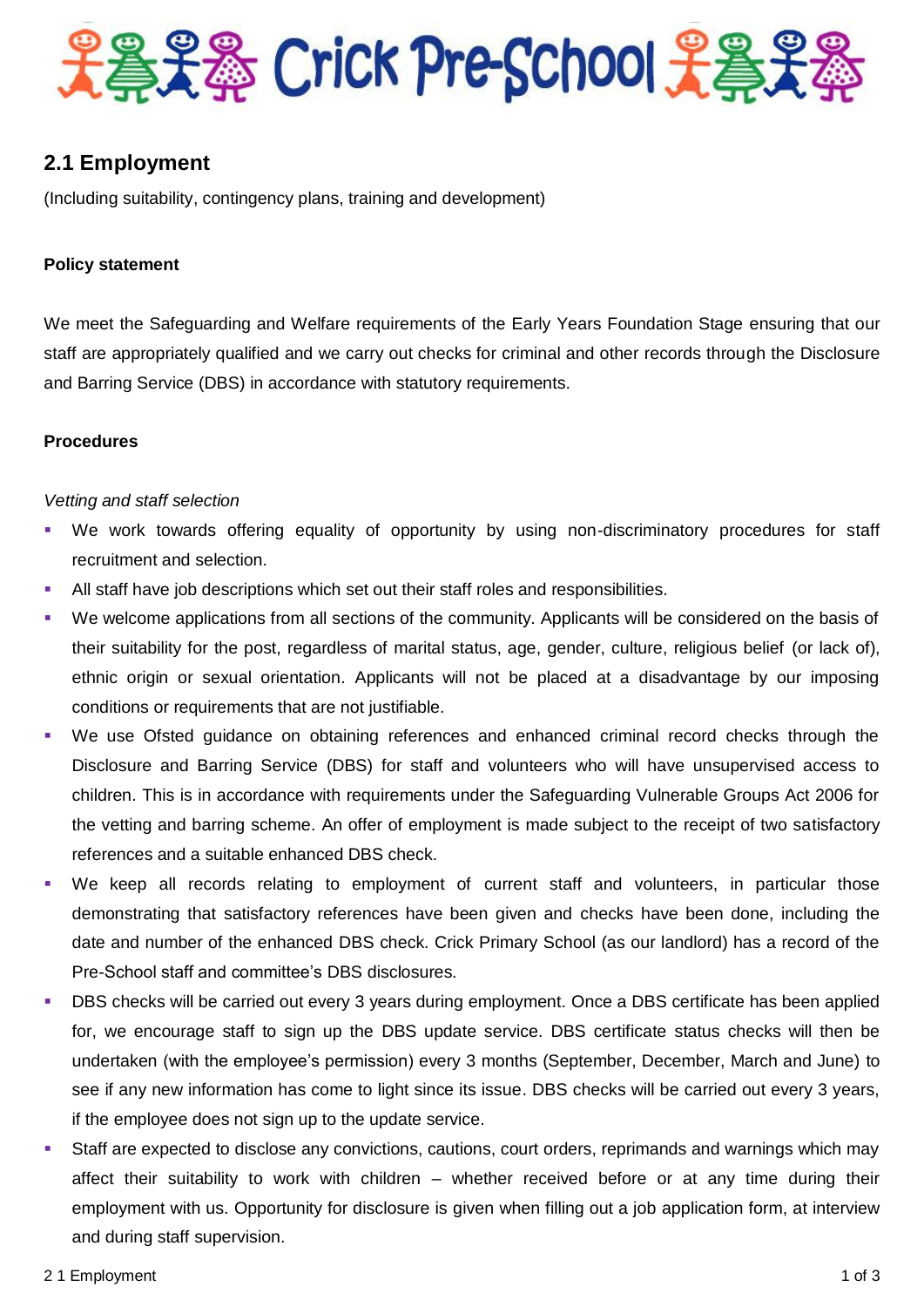

# *Disqualification*

- Where we become aware of any relevant information which may lead to the disqualification of an employee e.g. inclusion on the Disclosure and Barring Service (DBS) Children's Barred List, we will take appropriate action to ensure the safety of children. In the event of disqualification, that person's employment with us may be terminated; we will follow our disciplinary process and policy (2.3) guidelines.
- A provider must notify Ofsted of any significant event which is likely to affect the suitability of any person who is in regular contact with children on the premises where childcare is provided. The disqualification of an employee could be an instance of a significant event. If a registered person or childcare worker is disqualified they may, in some circumstances, be able to obtain a 'waiver' from Ofsted. The information must be provided to Ofsted as soon as reasonably practicable, but at the latest within 14 days of the date the provider became aware of the information or ought reasonably to have become aware of it if they had made reasonable enquiries.

#### *Changes to staff*

We inform Ofsted of any changes in the person responsible for our setting.

# *Training and staff development*

- Our setting manager and deputy (as a minimum) hold the CACHE Level 3 Diploma in Early Year Educator or an equivalent qualification and a minimum of half of our staff hold the CACHE Level 2 Certificate in Preschool Practice or an equivalent or higher qualification. As best practice, we aim to employ staff qualified to Level 3 (or working towards it) or equivalent, with the Manager qualified to Level 5.
- We provide regular in-service training to all staff whether paid staff or volunteers through the Pre-school Learning Alliance, Northamptonshire County Council and external agencies.
- **Our setting budget allocates resources to training and development.**
- We provide staff induction training in the first week of employment. This induction includes our Health and Safety Policy and Safeguarding Children and Child Protection Policy. Other policies and procedures will be introduced within an induction plan.
- We support the work of our staff by holding regular supervision meetings and annual appraisals.
- We support staff to undertake appropriate training and professional development opportunities to ensure they offer quality learning and development experiences for children that continually improves.
- We are committed to recruiting, appointing and employing staff in accordance with all relevant legislation and best practice.

#### *Staff taking medication/other substances*

- If a member of staff is taking medication which may affect their ability to care for children, we ensure that they seek further medical advice. Staff will only work directly with the children if medical advice confirms that the medication is unlikely to impair their ability to look after children properly.
- Staff medication on the premises will be stored securely and kept out of reach of the children at all times.
- 2 1 Employment 2 of 3